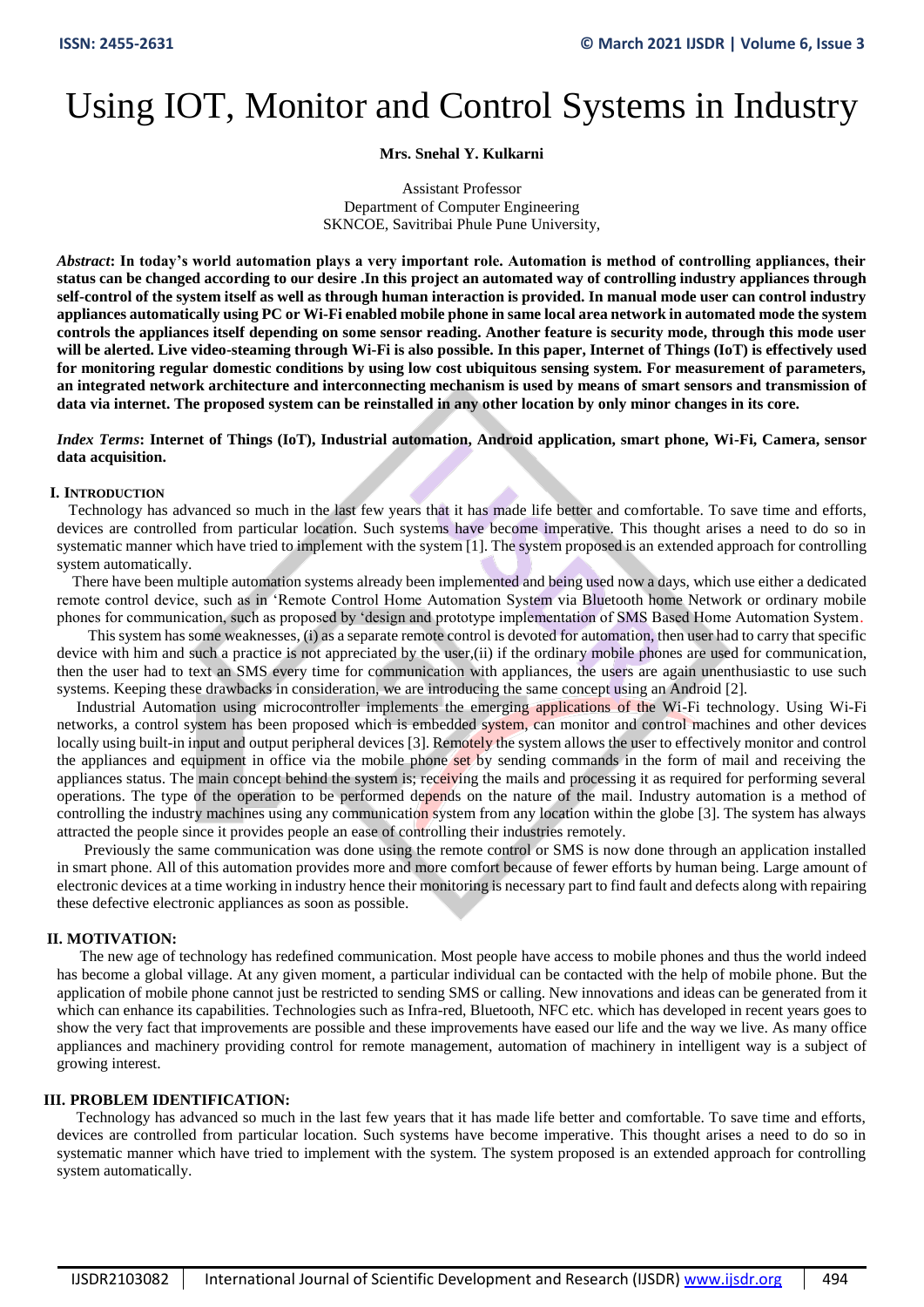# **IV. SYSTEM HARDWARE DESIGN**



**Fig 1. Atmega32 microcontroller**

In this system Atmega32 microcontroller is the heart of hardware circuitry. Sensor link used as input port where sensors are connected through sensor pins. Each sensor connected pins in one to one connection. Five pins are used for sensor because five sensors are going to use in the system. Crystal circuit is used for filtering sensed data as well as removing noise whereas reset is used to reset whole system.

Two pins are using, one for receiving data other is for transmitting data to devices. At output pins pull up register is used to take output from sensor. Sensor values send to android phone via Bluetooth. Those values displayed on App and the live feeds forwarded towards server through WiFi. All data will be store in database for a while and it would be changing continuously. ULN 2803 is connected to device driver which provides high voltage output.

# **V. SYSTEM ARCHITECTURE:**



**Fig 2: System Architecture**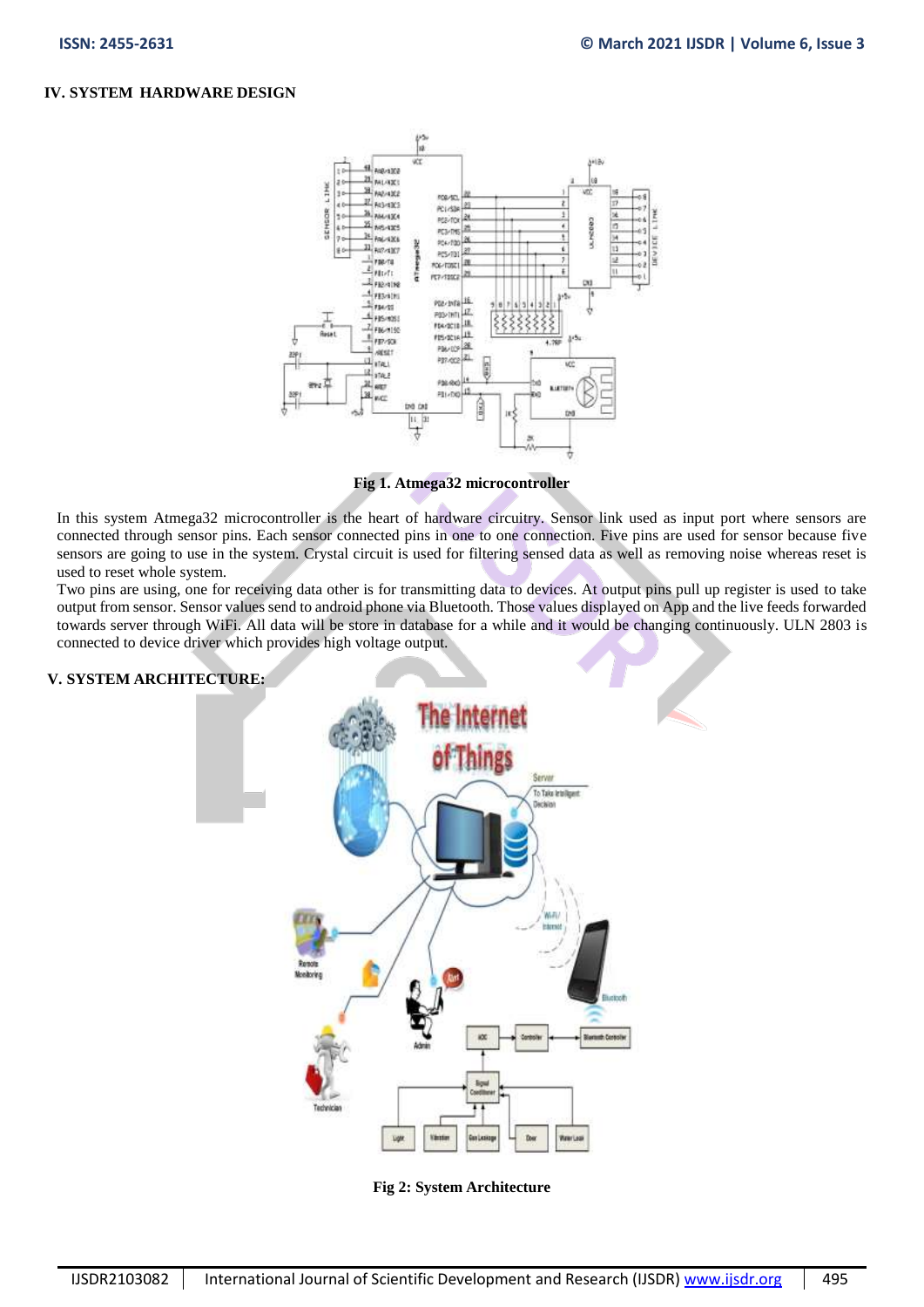Implications of the system in future are very great considering the amount of time and resources it saves. The system can be used as a reference or as a base for realizing a scheme to be implemented in other systems of greater level such as temperature updates, device synchronization, etc. The system can be modified to achieve a full Industry Automation System which will then create a platform for the user to interface between human and his industrial appliances.

 Main aspect of this system is to control industrial equipment remotely through android application. So, here one android application will be generated and installed on smartphone which will be connected to hardware circuitry via Bluetooth. In hardware circuitry there will be one microcontroller (atMega 32) of 8-bit be used as a heart of this system. Sensors connected to devices and devices will be connected to microcontroller through device drivers. Smart phone will connected to the Server (Glass Fish server) via Wi-Fi and this Server will be act as an intelligent server who will take decisions by its own and whenever required then will inform to admin.

 This system uses different sensors to check status of appliances in industry. Different sensors used are Light sensor, Vibration sensor, Door sensor, Water leakage sensor, Temperature sensor.

 Microcontroller is used to control all the sensors, device drivers and also Bluetooth controller is connected to it. Signal controlling unit used to accept all sensor signals which are converted from analog to digital form. Door sensor is used for automatic opening and closing of door.

 Water leakage sensor used to detect leakage of water in industry once it detect somewhere water leakage is occurred then it sends signal to the microcontroller and it will take further action over it like it will send that signal to android app through Bluetooth then android app send it to server. Then server will take an intelligent decision he will send email or SMS to plumber.

 Temperature sensor used to measure temperature in room if it is higher that particular threshold then it will send warning signal to server and server will automatically switch on A/C or fan available in the room.

 Vibration sensor used to provide security to industry if someone is breaking into your office and he is hammering on the door then it's get measured and if count becomes more than predefined threshold then emergency signal send to server through microcontroller and server will call security guard.

Light sensor used to turn ON/OFF lights in office room. It will happen either manually or dynamically.

 Bluetooth controller is act as an interface in between android phone and microcontroller. Android phone and server communicate via Wi-Fi. On android app there is a facility provided to capture continuous snapshots of office room or to take a video and it will continuously send it to server. As server receives live feeds it stores it into database and take further action over any event when occurred. And when server is saving live feed into database at the same time he will send it to the Admin and when required any event occurred which is not handled by server then admin will take appropriate action over it manually.

In this way industrial equipment's will be monitored and controlled using android app and an intelligent server.

#### **VI. WORKING PRINCIPLE**

#### HARDWARE DESIGN:

 In this system uses different sensors to check status of appliances in industry. Different sensors used are Light sensor (LDR), Vibration sensor, Water leakage sensor, Temperature sensor (TDR). Microcontroller is used to control all the sensors, device drivers and also Bluetooth controller is connected to it. Signal controlling unit used to accept all sensor signals which are converted from analog to digital form.

Water leakage sensor used to detect leakage of water in industry once it detect somewhere water leakage is occurred then it sends signal to the microcontroller and it will take further action over it like it will send that signal to android app through Bluetooth then android app send it to server. Then server will take an intelligent decision he will send email or SMS to plumber. Temperature sensor used to measure temperature in room if it is higher that particular threshold then it will send warning signal to server and server will automatically switch on A/C or fan available in the room.

 Vibration sensor used to provide security to industry if someone is breaking into your office and he is hammering on the door then it gets measured and if count becomes more than predefined threshold then emergency signal send to server through microcontroller and server will call security guard. Light sensor used to turn ON/OFF lights in office room. It will happen either manually or dynamically. Bluetooth controller is act as an interface in between android app and microcontroller.

#### ANDROID APP:

 Android app will be installed on smartphone which will be used as n hardware tester. App will continuously receive sensor values via WiFi and pass it to server for further process.

#### INTELLIGENT SERVER:

 After receiving sensor values from android app server send it to admin. After receiving further signal from admin server will either pass it to android app or take an intelligent decision. Like when for a long time server is not receiving updated values for any sensor then it will be considered as that particular device has some problem and hence server will send Email or SMS to Technical person to fix that problem.

 When everything is going well and good but sensor values are higher/lower than pre-fixed threshold of sensor then server will send instruction to android app to switch ON/OFF that device.

Every time server saves live feeds which has accepted from android app in the database but it will be changing continuously.